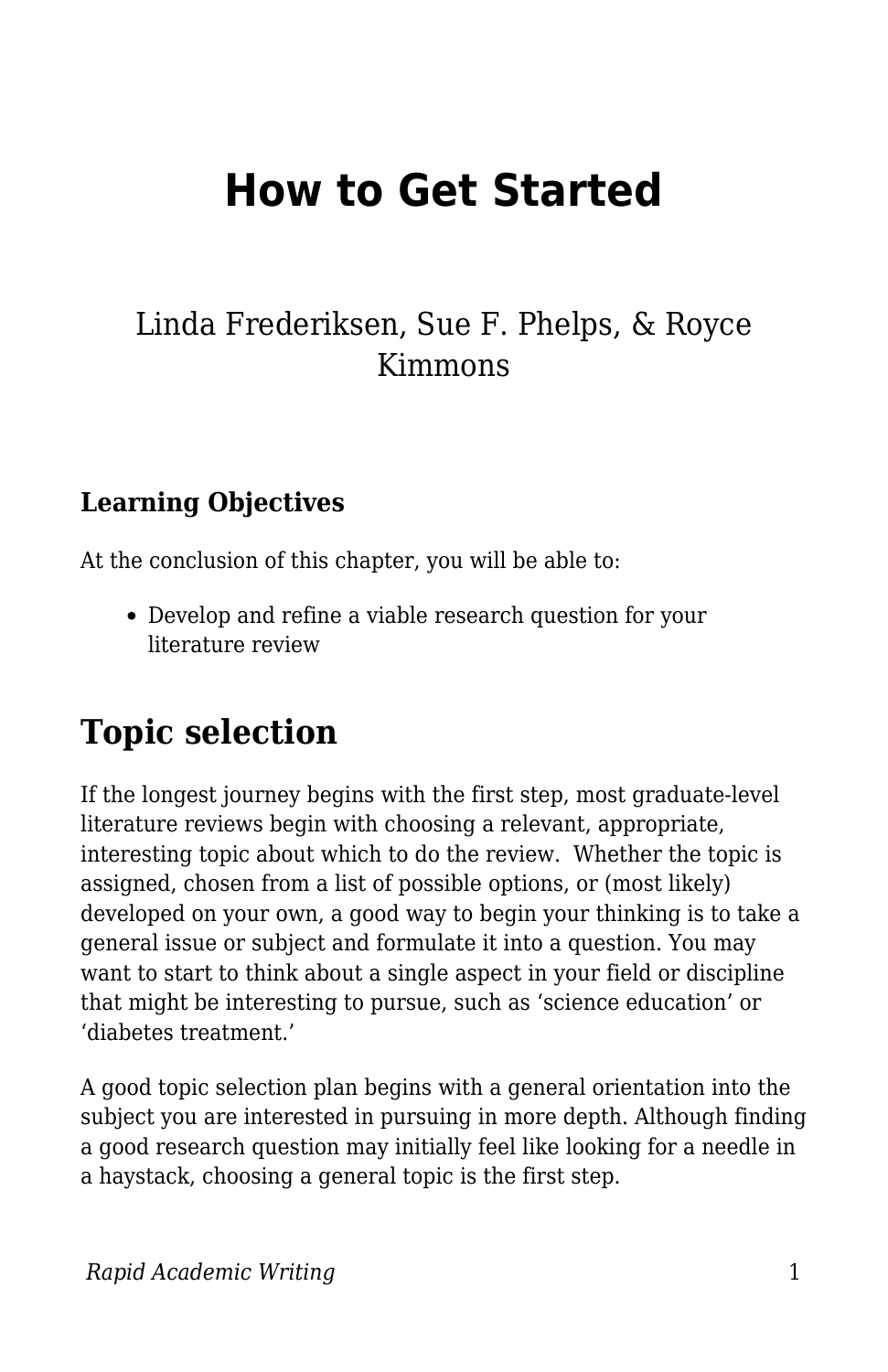Things to think about when choosing a topic area:

- 1. Pick an area of interest; pick an area of experience; or, pick an area where you know there is a need for more research.
- 2. It may be easier to start with "what" and "why" questions and expand on those. For example, what is media literacy and why is it significant to education sciences?
- 3. If you are a teacher or other education practitioner, you might think about a current problem in the workplace such as, classroom management or parent interaction and expand from there. Nurses may want to consider a current issue in a clinical or hospital setting, like hand washing or patient falls.

Other suggestions for choosing a topic include:

- Ask a professor, preferably one active in research, about possible topics.
- Read departmental information on research interests of the faculty. Faculty research interests areas vary widely, so do some research on their past publications. Most departmental websites post faculty CVs.
- Read a research paper that interests you. The paper's literature review or background section will provide insight into the research question the author was seeking to address with his/her study. Is the research incomplete, imprecise, biased, or inconsistent? As you're reading the paper, look for what's missing. These may be "gaps in the literature" that you might explore in your own study. The conclusion or discussion section at the end may also offer some questions for future exploration. A recent blog posting in *Science* ([Pain, 2016](https://edtechbooks.org/rapidwriting/lit_rev_conclusion/#ref3)) [\[https://edtechbooks.org/-dca\]\)](https://edtechbooks.org/rapidwriting/lit_rev_conclusion/#ref3) provides several tips from researchers and graduate students on how to effectively read these papers.
- Think about papers you enjoyed researching and writing as an undergraduate and choose a topic that reflects those interests.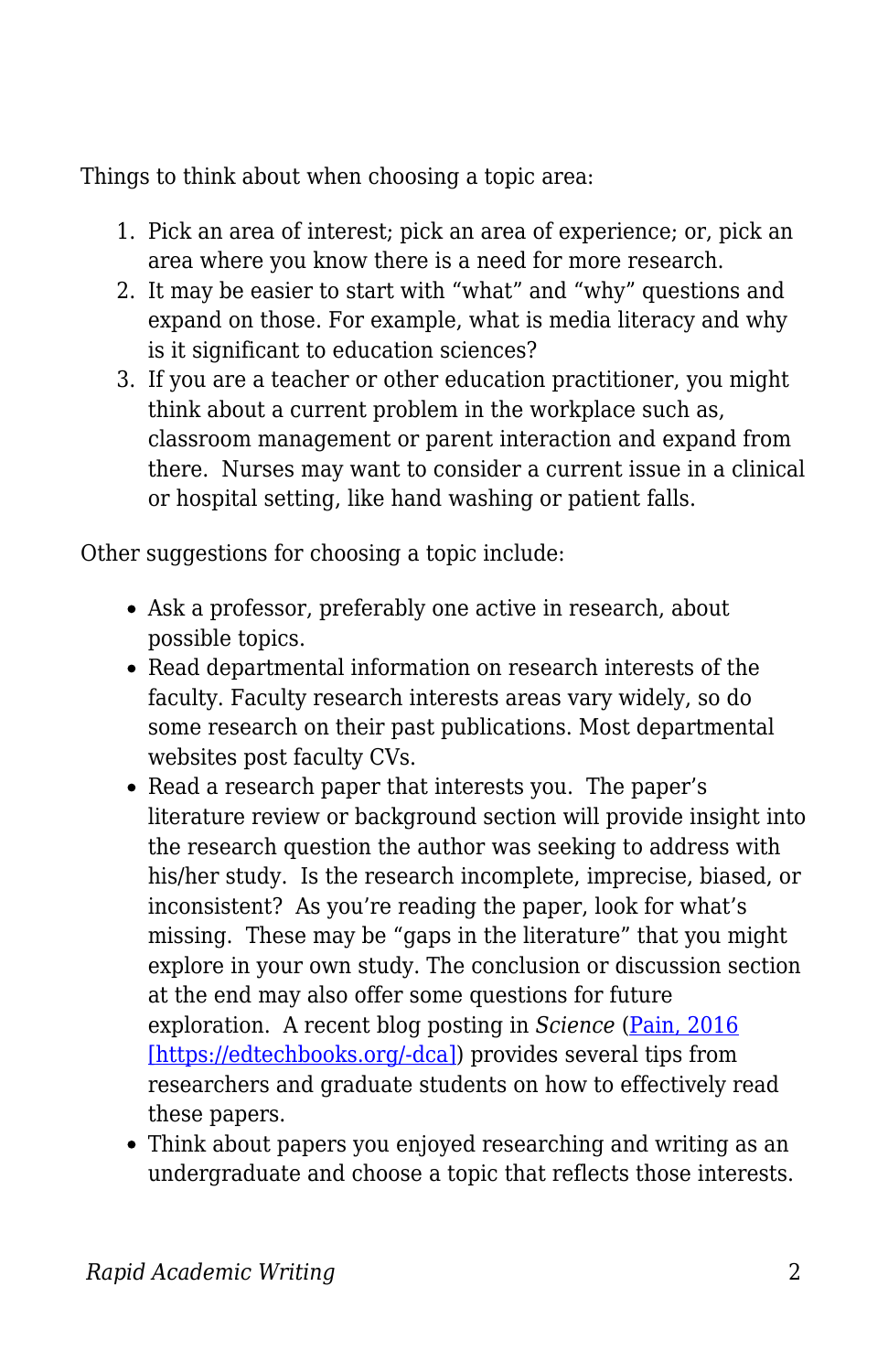- Sift through the table of contents of annual reviews journals in your area of interest – such as, the *[Annual Review of](http://www.annualreviews.org/journal/psych) [Psychology \[https://edtechbooks.org/-oEh\]](http://www.annualreviews.org/journal/psych)* and the *[Review of](http://journals.sagepub.com/home/rer) [Research in Education \[https://edtechbooks.org/-IHu\]](http://journals.sagepub.com/home/rer)*.
- Identify and browse journals related to your research interests. Faculty and librarians can help you identify relevant journals in your field and specific areas of interest.

Although it's sometimes a good idea to avoid subjects that are too personal or emotional as these can interfere with an unbiased approach to the research, it's also important to make sure you have more than a passing interest in the topic. You will be with this literature review for an extended period of time and it will be difficult to stick with it even under the best circumstances. A graduate student in psychology said, "My advice would be to NOT choose a topic that is an unappealing offshoot of your adviser's work or a project that you have lukewarm feelings about in general…It's important to remember that this is a marathon, not a sprint, and lukewarm feelings can turn cold quickly" [\(Dittman, 2005 \[https://edtechbooks.org/-dca\]](https://edtechbooks.org/rapidwriting/lit_rev_conclusion/#ref3)).

## **Question formulation**

Now, take that general idea and begin to think about it in terms of a question. What do you really want to know about the topic? As a warm-up exercise, try dropping a possible topic idea into one of the blank spaces below. The questions may help bring your subject into sharper focus and provide you with the first important steps towards developing your topic. The type of paper you want to write (Definition, Analysis, Narration, etc.) can also be a useful way to begin thinking about your research question. For example, if you're interested in parent involvement in early childhood education, your research question might be "What are the various features of parent involvement in early childhood education?" Or, if you want to do an evaluative literature review, your research question could be "What is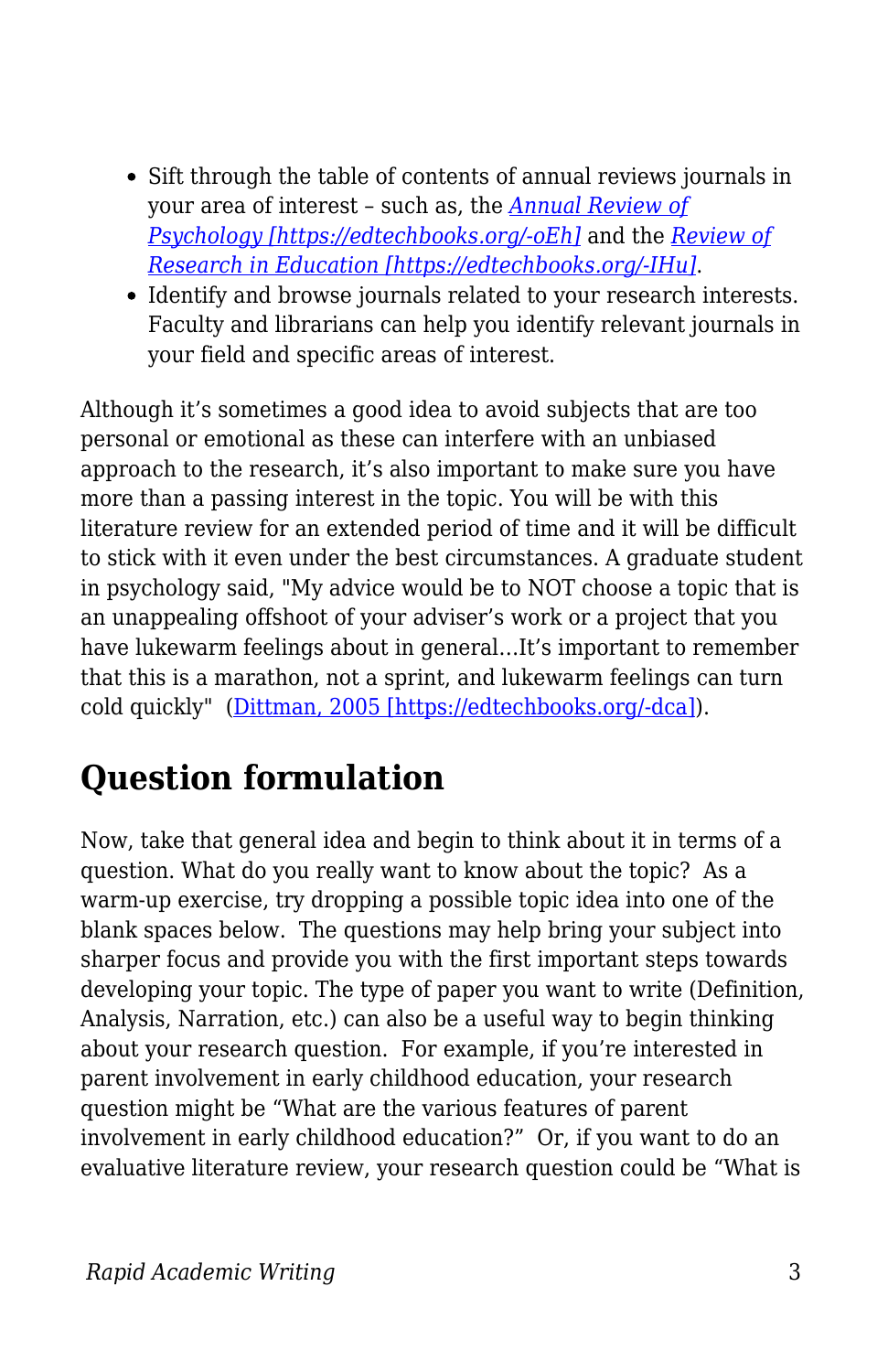the value of infant vaccination?"

- 1. What does mean? (Definition)
- 2. What are the various features of ? (Description)
- 3. What are the component parts of ? (Simple analysis)
- 4. How is made or done? (Process analysis)
- 5. How should by made or done? (Directional analysis)
- 6. What is the essential function of ? (Functional analysis)
- 7. What are the causes of ? (Causal analysis)
- 8. What are the consequences of ? (Causal analysis)
- 9. What are the types of ? (Classification)
- 10. How is like or unlike ? (Comparison)
- 11. What is the present status of ? (Comparison)
- 12. What is the significance of \_\_\_? (Interpretation)
- 13. What are the facts about ? (Reportage)
- 14. How did happen? (Narration)
- 15. What kind of person is \_\_\_? (Characterization/Profile)
- 16. What is the value of ? (Evaluation)
- 17. What are the essential major points or features of ? (Summary)
- 18. What case can be made for or against ? (Persuasion)
- 19. What is the relationship between and the outcome of \_\_\_\_? (Explorative)

For more information about how to form a research question, check out this video tutorial: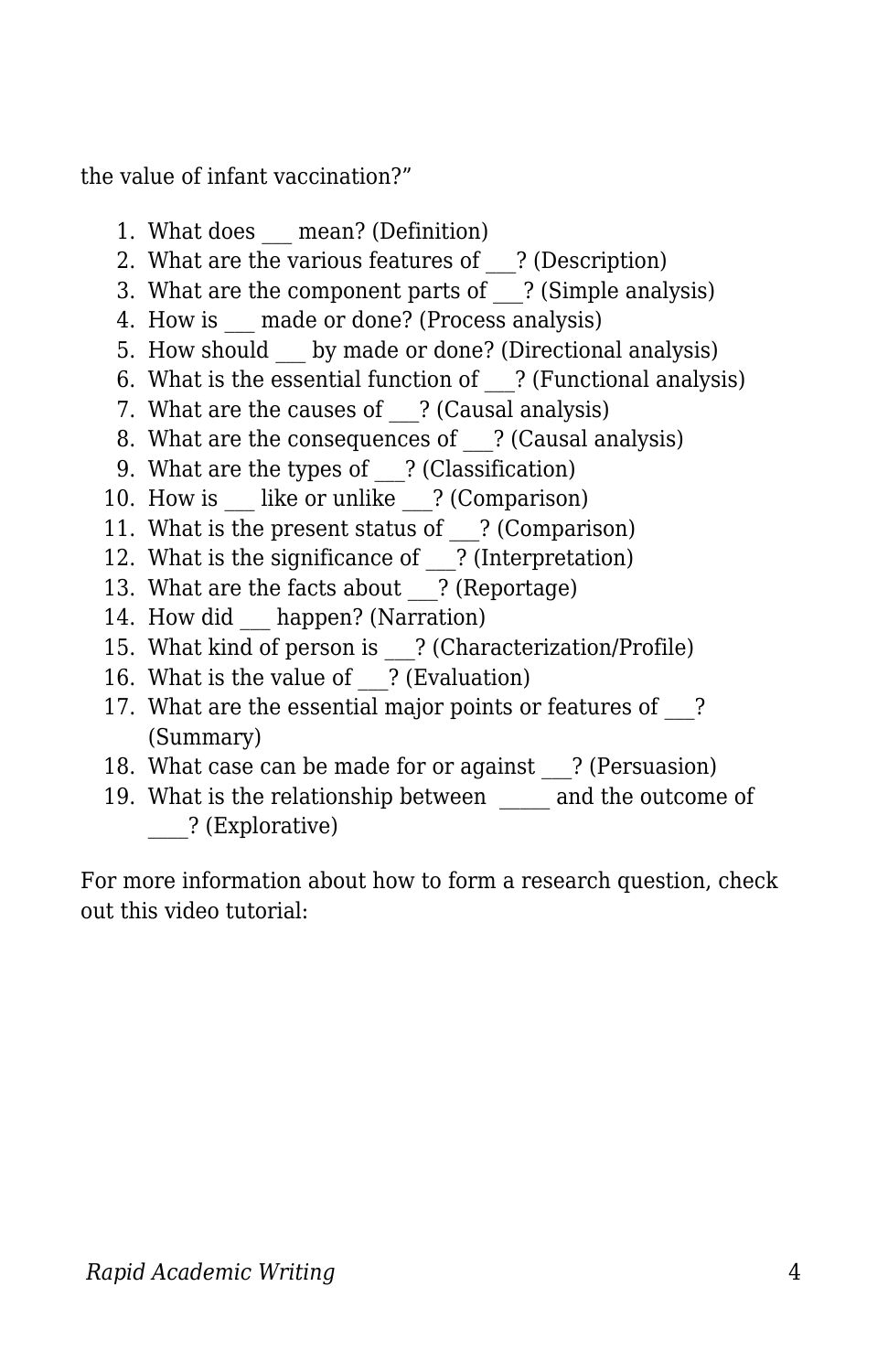

At this point, you will want to do an initial review of the existing literature to see what resources on your topic or question already exist. Based on what you find, you may decide to alter your question in some way before going too far along a path that perhaps has already been well-covered by other scholars.

## **Research Question or Hypothesis?**

Some things to keep in mind at this beginning stage of the research process is whether your literature review will be in the form of a research question or a hypothesis. One way to determine that outcome is to compare the two and decide which format will work best for you. For example, if the area you are researching is a relatively new field, and there is little or no existing literature or theory that indicates what you will find, then your literature review will likely be based on a **research question**.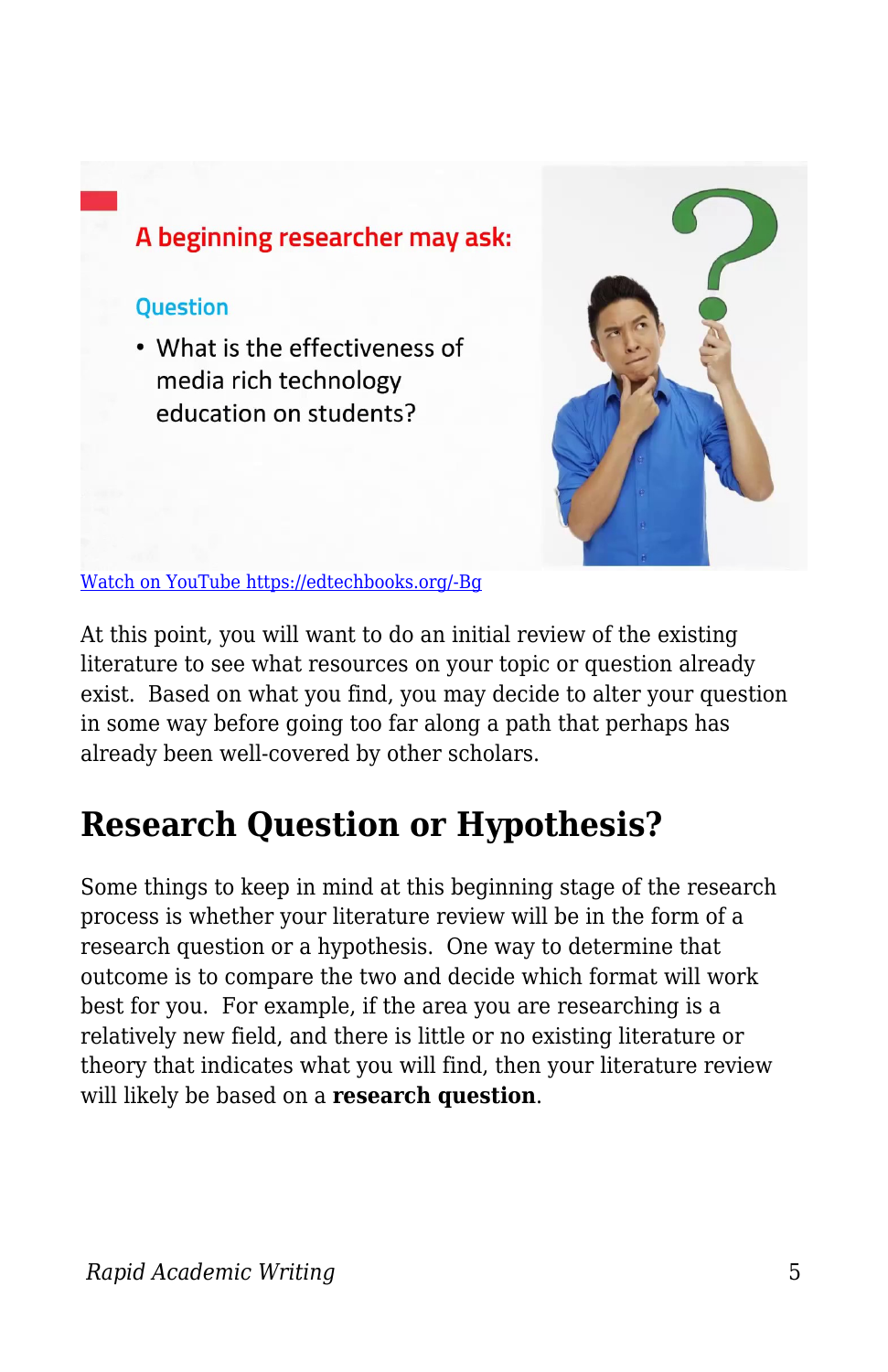### **Research question criteria**

The question should express a relationship between two or more variables – for example, how is A related to B? It should be clearly stated in a question form – such as, "How do grades (A) affect participation in class (B)?" or "How does parental education level (A) affect children's vaccination status (B)?" Your literature review, in turn, may become:

Grades as a classroom participation motivator: A literature review, or

Education level and vaccinations: A literature review

Your question should also imply possibilities for empirical testing–remember, metaphysical questions are not measurable and a variable that cannot be clearly defined cannot be tested.

### **Hypothesis criteria**

If, however, your literature review tests something based on the findings of a large amount of previous literature or a well-developed theory, your literature review will be to test of a hypothesis, rather than answer a question. The statement should indicate an expected relationship between variables and it must be testable. State your hypothesis as simply and concisely as possible. For example, if A, then B, as in: "If patient is obese, he/she will also be deaf." (Dhanda  $\&$ [Taheri, 2017 \[https://edtechbooks.org/-dca\]\)](https://edtechbooks.org/rapidwriting/lit_rev_conclusion/#ref3). Or, "For those who stutter, unusual temperament or anxiety is a causal factor." ([Kefalianos, 2012 \[https://edtechbooks.org/-dca\]](https://edtechbooks.org/rapidwriting/lit_rev_conclusion/#ref3))

| 22,000                        |                        |
|-------------------------------|------------------------|
| <b>Research Question</b>      | <b>Hypothesis</b>      |
| Is A related to B?            | If A. then B           |
| How are A and B related to C? | If $A \& B$ , then $C$ |

Hypothesis criteria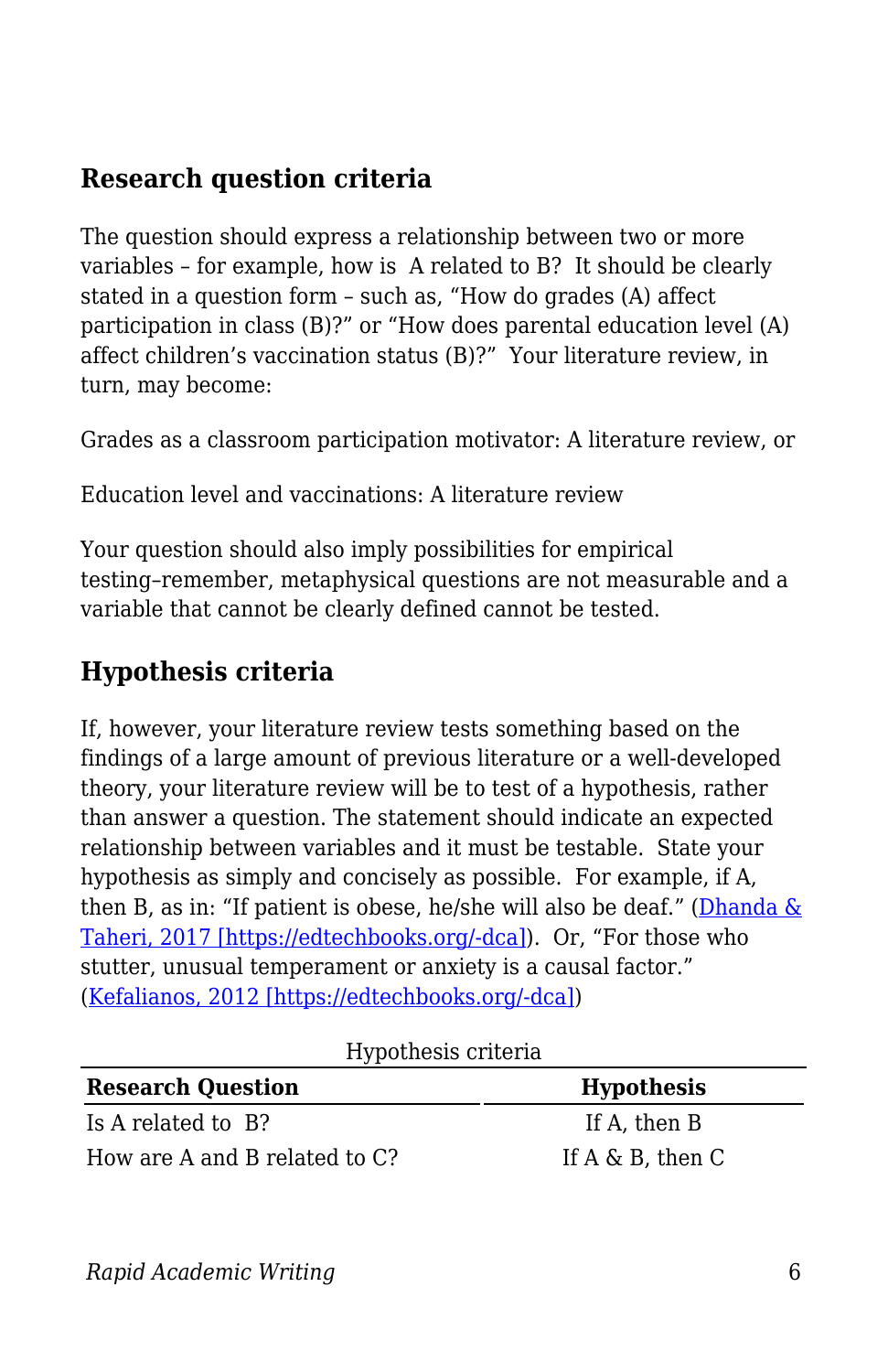Decide what type of relationship you would like to study between the variables. Now, try to express the relationship between the concepts as a single sentence–in the form of either a research question or a hypothesis.

## **Refining the question**

Once you have selected your topic area and reviewed literature related to it, you may need to narrow it to something that can be realistically researched and answered. In addition to asking Who, What, When, Where, Why, and How questions, other types of questions you might begin to ask to further refine your topic include those that are: Descriptive, Differential or Comparative, Associative or Relational.

You might beginning by asking a series of **PICO** questions. Although the PICO method is used primarily in the health sciences, it can also be useful for narrowing/refining a research question in the social sciences as well. A way to formulate an answerable question using the PICO model could look something like this:

- **Patient, Population or Problem:** What are the characteristics of the patient or population? For example, gender, age, other demographics. What is the situation or disease you are interested in? For example, diabetes or classroom management
- **Intervention or exposure:** What do you want to do with the patient, person, or population (e.g. treat, diagnose, observe)? Such as, observe classroom behavior or reaction to a specific type of treatment
- **Comparison:** What is the alternative to the intervention (e.g.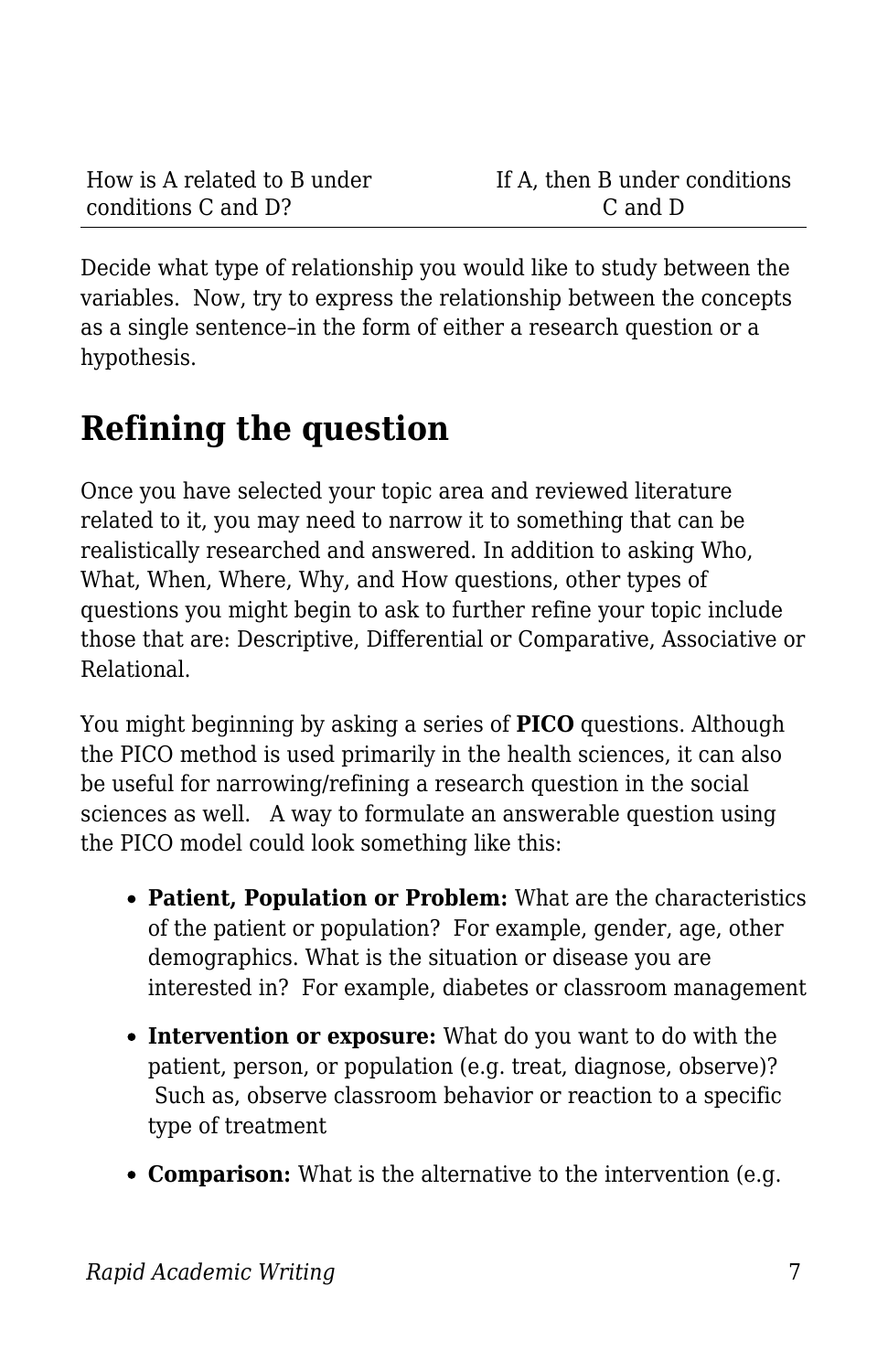placebo, different drug, surgery)? For example, how does a sample group that is assigned homework compare to a similar group that is not assigned homework?

**Outcome:** What are the relevant outcomes (e.g. morbidity, death, complications)? For example, how do lower cholesterol numbers or improved scores in spelling impact the target population?

Some examples of how the PICO method is used to refine a research question include:

- "Is play-based learning an effective approach in early childhood education? – Population (early childhood) / Intervention (playbased learning)"
- "Can music therapy help autistic students improve their communication skills? – Population (autistic students / intervention (music therapy)"

Another mnemonic technique used in the social sciences for narrowing a topic is **SPICE**. An example of how SPICE factors can be used to develop a research question is given below:

**S**etting – for example, Canada

**P**erspective – for example, Adolescents

**I**ntervention – for example, Text message reminders

**C**omparisons – for example, Telephone message reminders **E**valuation – for example, Number of homework assignments turned in after text message reminder compared to the number of assignments turned in after a telephone reminder

Likewise, developing a concept map or mind map around your topic may help you analyze your question and determine more precisely what you want to research. Using this technique, start with the broad topic, issue, or problem, and begin writing down all the words, phrases and ideas related to that topic that come to mind and then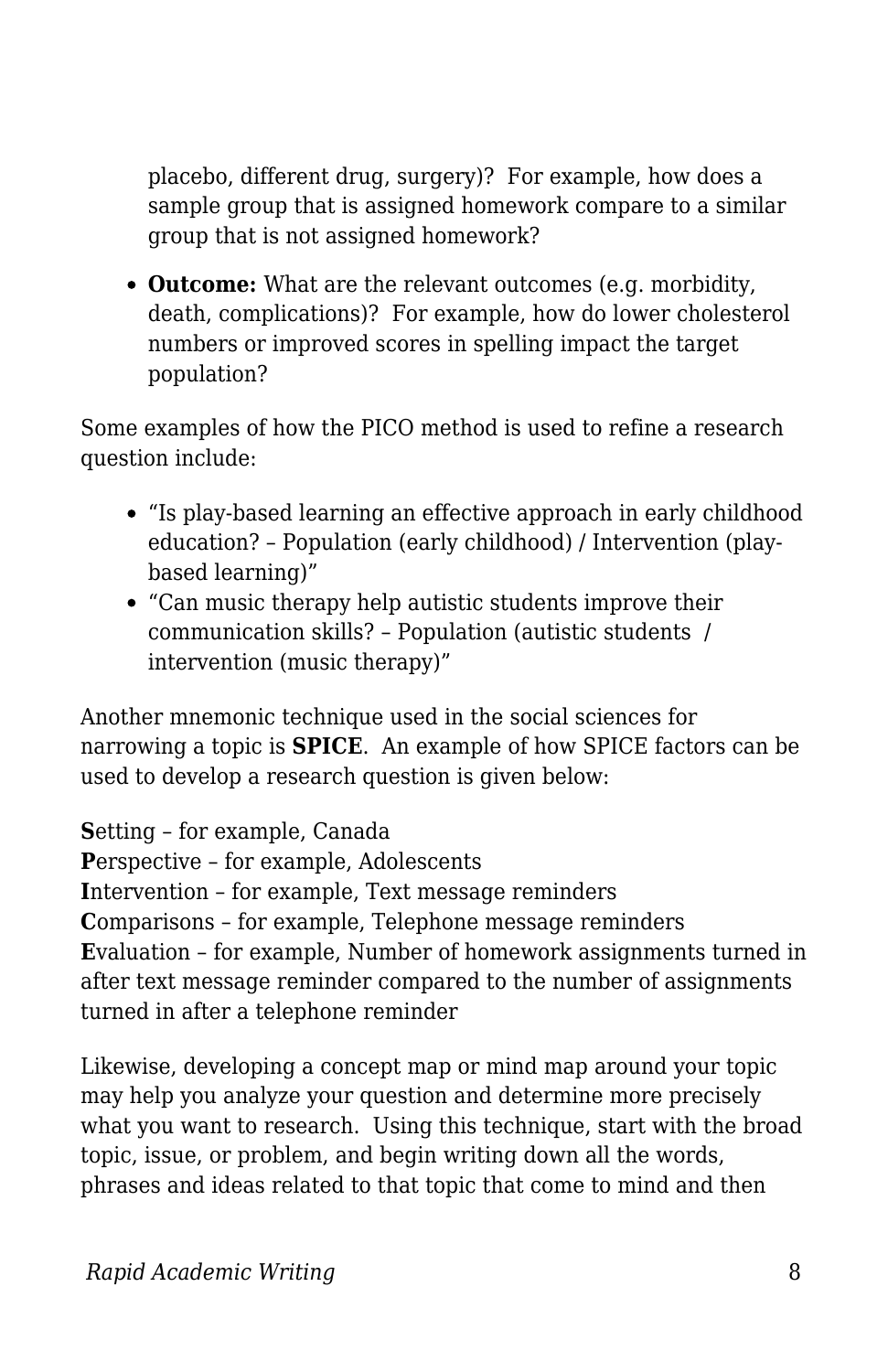'map' them to the original idea.



This mapping technique aims to improve the "description of the breadth and depth of literature in a domain of inquiry. It also facilitates identification of the number and nature of studies underpinning mapped relationships among concepts, thus laying the groundwork for systematic research reviews and meta-analyses." ([Lesley, Floyd, & Oermann, 2002 \[https://edtechbooks.org/-dca\];](https://edtechbooks.org/rapidwriting/lit_rev_conclusion/#ref3) [D'Antoni & Pinto Zipp, G., 2006 \[https://edtechbooks.org/-dca\]\)](https://edtechbooks.org/rapidwriting/lit_rev_conclusion/#ref3). Its purpose, like the other methods of question refining, is to help you organize, prioritize, and integrate material into a workable research area; one that is interesting, answerable, realistic in terms of resource availability and time management, objective, scholarly, original, and clear.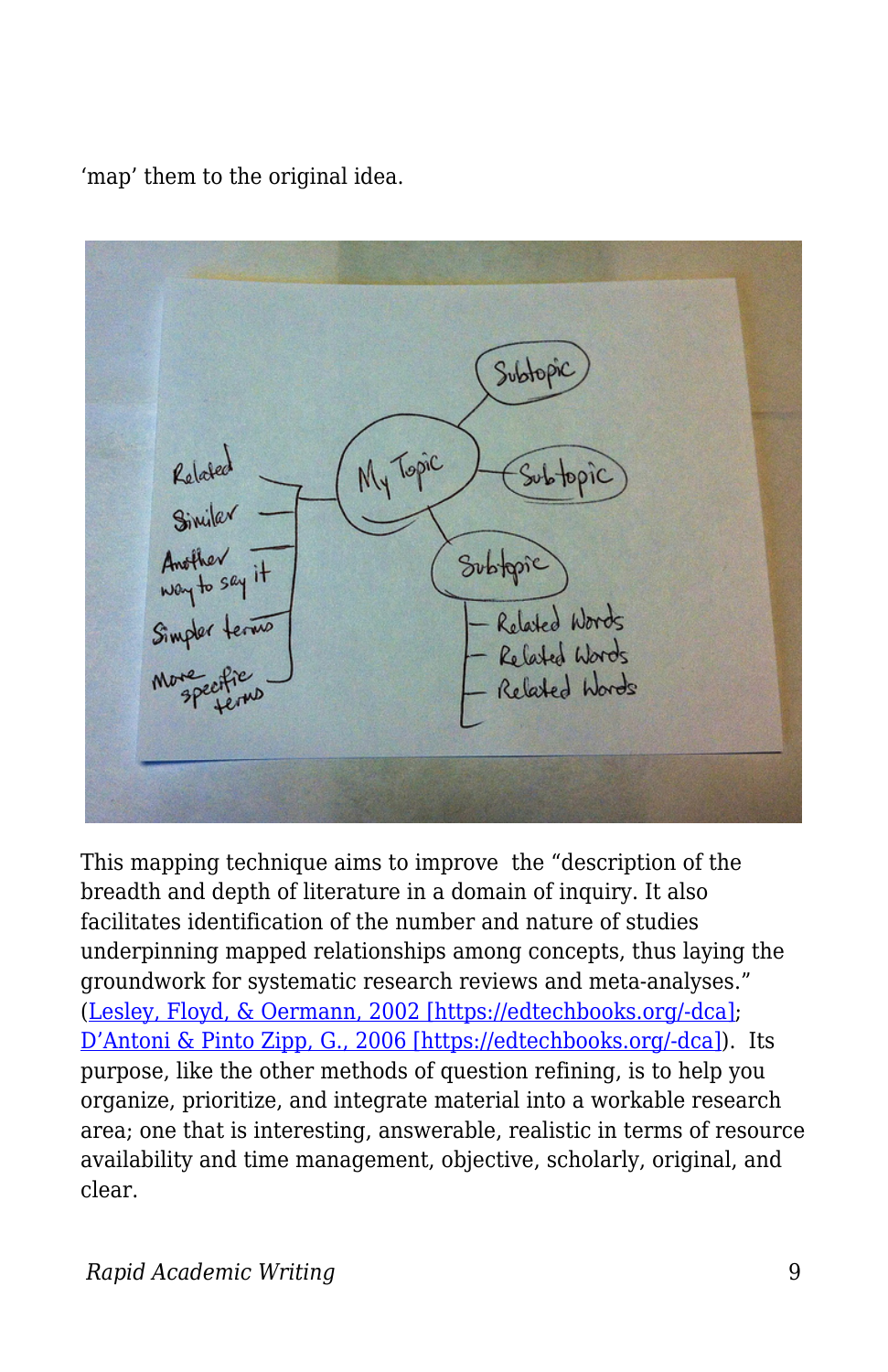Check out this YouTube video for more basic information on how to map your research question:



[Watch on YouTube https://edtechbooks.org/-UNo](https://www.youtube.com/embed/FgvyQjiySC8?autoplay=1&rel=0&showinfo=0&modestbranding=1)

In addition to helping you get started with your own literature review, the techniques described here will give you some keywords and concepts that will be useful when you begin searching the literature for relevant studies and publications on your topic.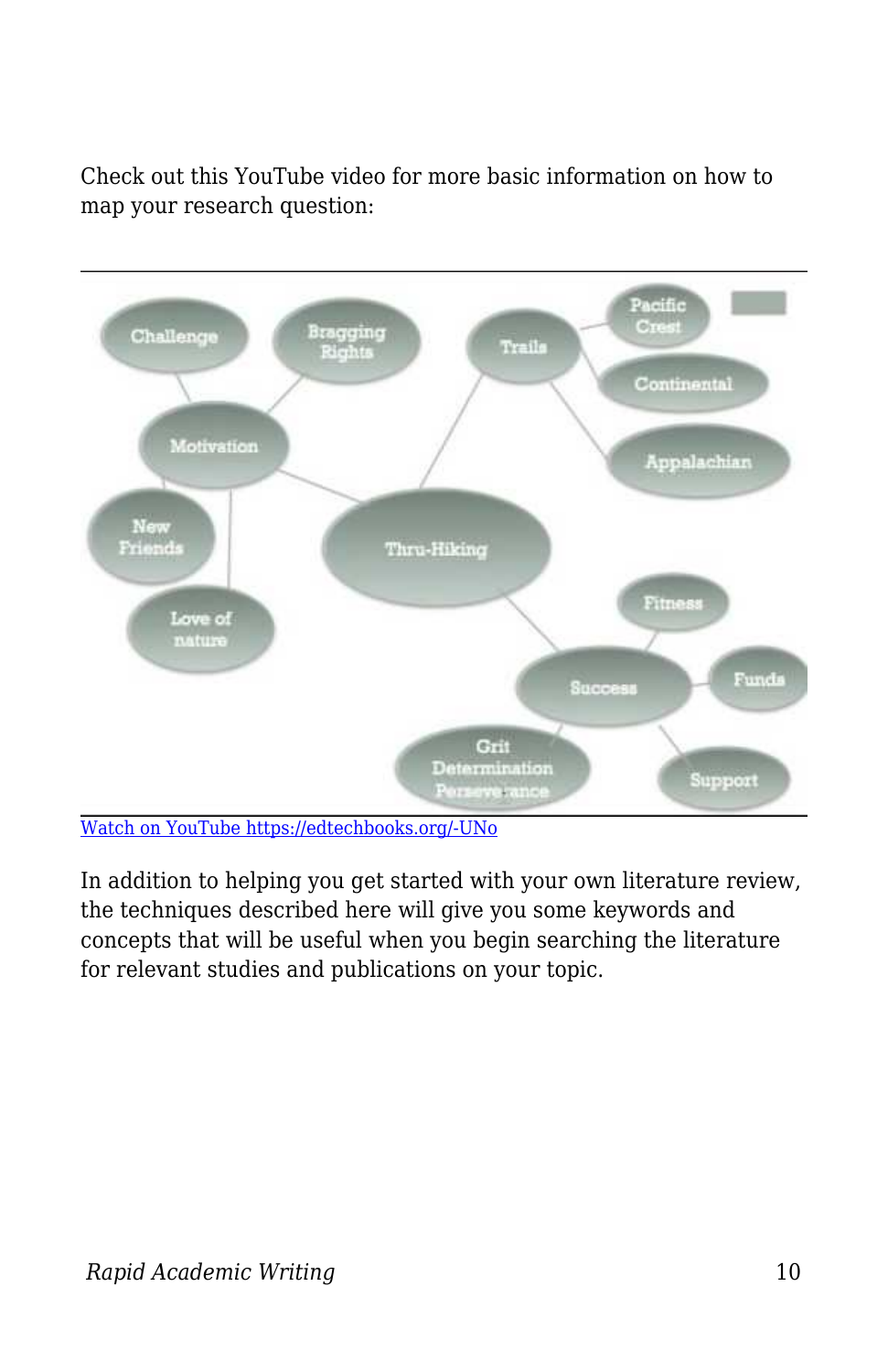

Basic literature review process

For example, perhaps your initial idea or interest is 'how to prevent obesity.' After an initial search of the relevant nursing literature, you realize the topic of 'obesity' is too broad to adequately cover in the time you have to do your literature review. You decide to narrow your focus to 'causes of childhood obesity.' Using PICO factors you further narrow your search to 'the influence of family factors on overweight children.' A potential research question might then be "What maternal factors are associated with toddler obesity in the United States?" You're now ready to begin searching the literature for studies, reports, cases, and other information sources that relate to this question.

Similarly, for a broad topic like 'school performance' or 'grades,' and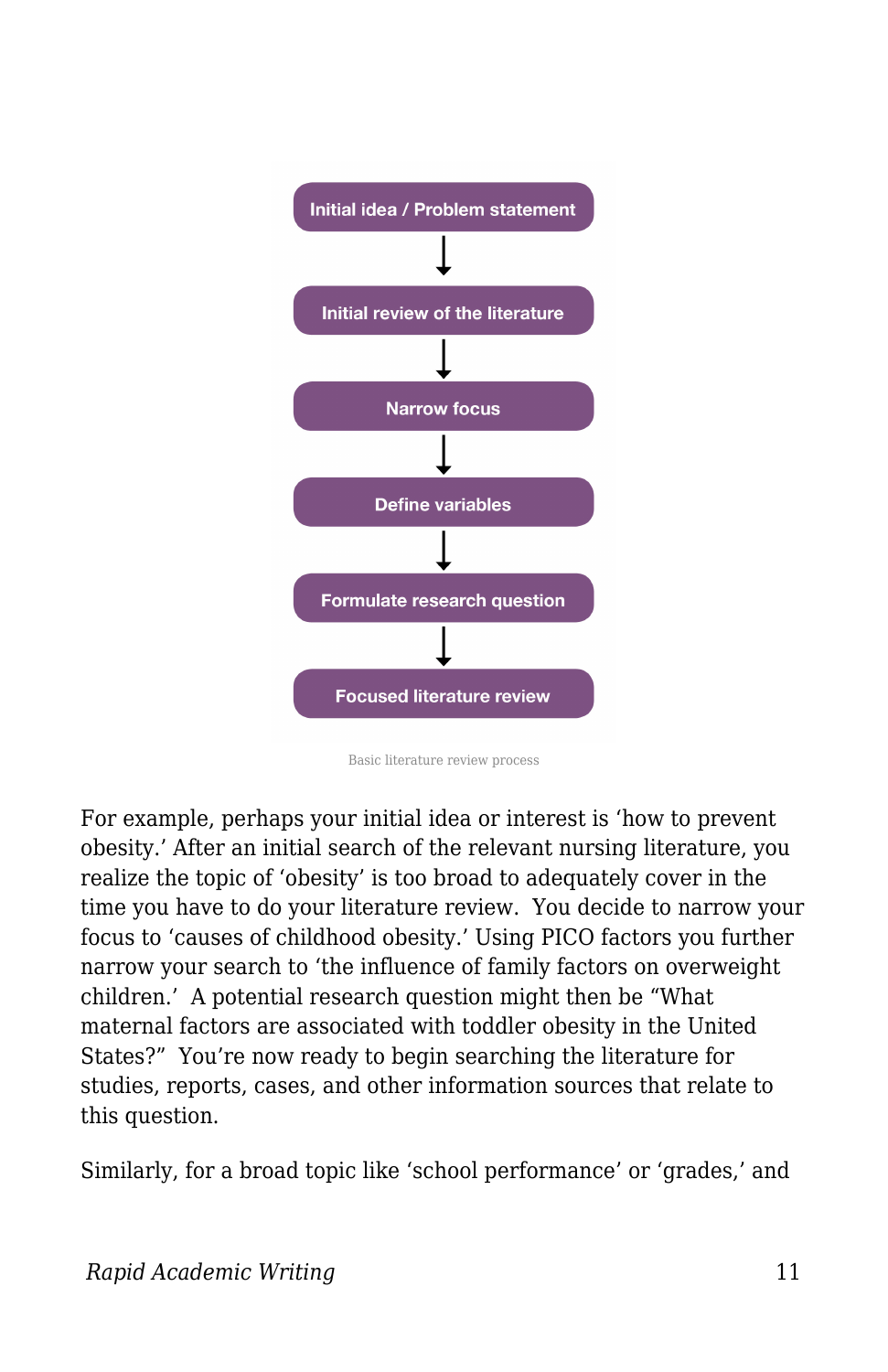after an initial literature search that provides some variables, examples of a narrow research question might be:

- "To what extent does parental involvement in children's education relate to school performance over the course of the early grades?"
- "Do parental involvement levels differ by family social, demographic, and contextual characteristics?"
- " What forms of parent involvement are most highly correlated with children's outcomes? What factors might influence the extent of parental involvement?" ([Early Childhood Longitudinal](https://edtechbooks.org/rapidwriting/lit_rev_conclusion/#ref3) [Program, 2011 \[https://edtechbooks.org/-dca\]\)](https://edtechbooks.org/rapidwriting/lit_rev_conclusion/#ref3).

## **Practice**

#### **Take a general topic such as "Reading Comprehension" or "Technology Integration" and identify a slightly more narrow concept by using the questions provided in the worksheet.**

- Next refine your topic further by choosing one of the PICO factors
- Now practice writing your topic as a research question or hypothesis
- Is your question or hypothesis interesting, answerable, and clear? Ask a classmate to read your question or hypothesis and explain to you what the research will be.

#### **Good question? Bad question? Why?**

Each of the questions below has advantages and disadvantages. Based on some of the criteria for formulating a research question discussed in this section, which of the following questions seems the most viable for further study and why?

a. Do adult learners in a rural adult education setting have characteristics that are similar to adult learners in general?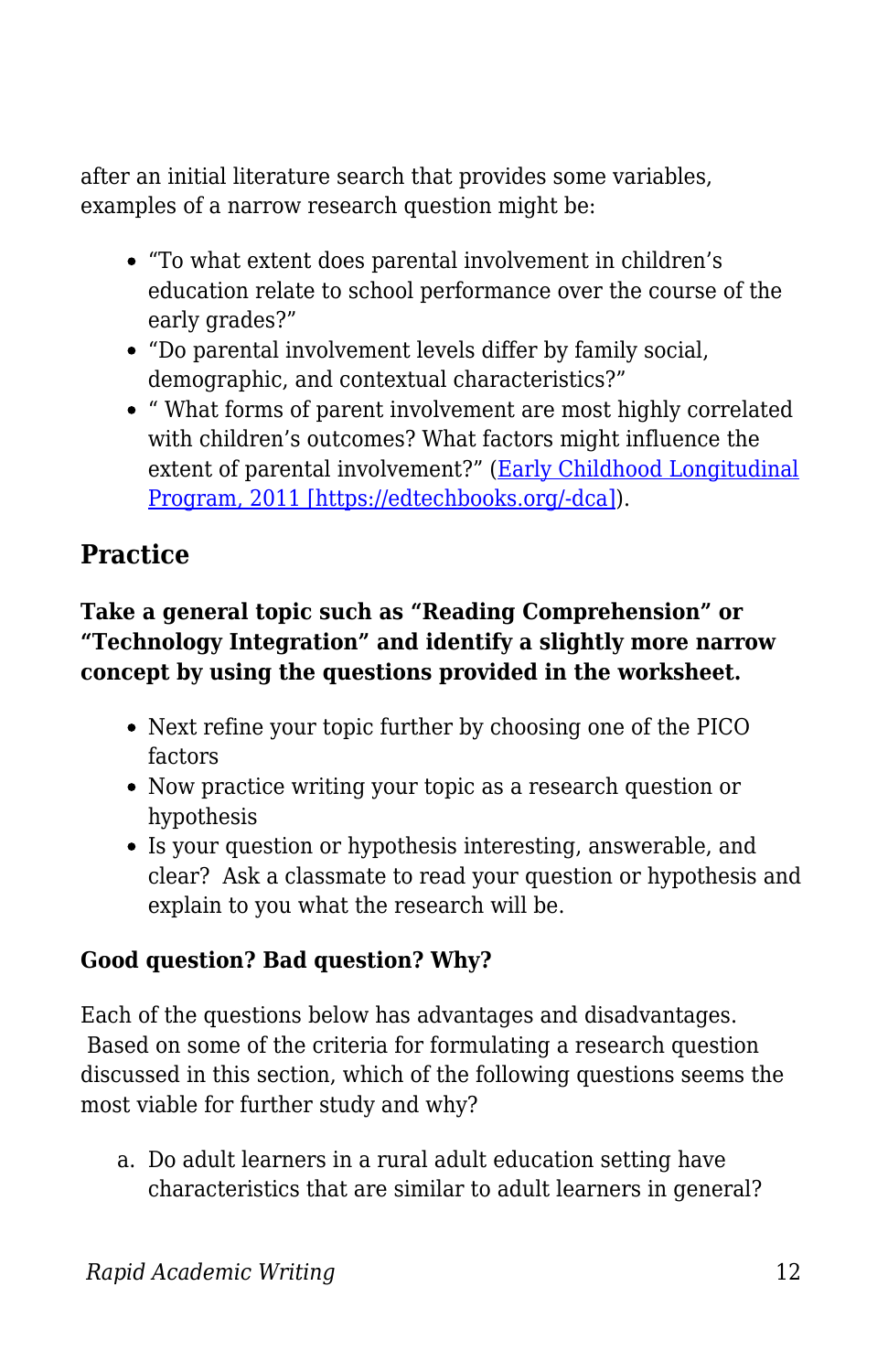- b. What are the characteristics of rural adult learners in an adult education program?
- c. How does the U.S. Department of Education serve rural learners?

#### **Look at these recent publications in the literature for nursing and education. Can you spot the research question? Which PICO factors were used in each example?**

- 1. Music in Peacebuilding: A Critical Literature Review (Sandoval, 2016).
- 2. English language learners and reading instruction: A review of the literature. [\(Snyder, Witmer, & Schmitt, 2017](https://edtechbooks.org/rapidwriting/lit_rev_conclusion/#ref3) [\[https://edtechbooks.org/-dca\]\)](https://edtechbooks.org/rapidwriting/lit_rev_conclusion/#ref3).

### **Test Yourself**

#### **Question 1**

This is an effective research question: Do school breakfast programs in Washington and Oregon differ?

- a. True
- b. False

#### **Question 2**

Which of the questions below is more effective?

- a. Are females smarter than males?
- b. Do females aged 18-36 score higher on the Graduate Record Exam than adult males between the ages of 18-35?

#### **Question 3**

Which of the following research question is more effective?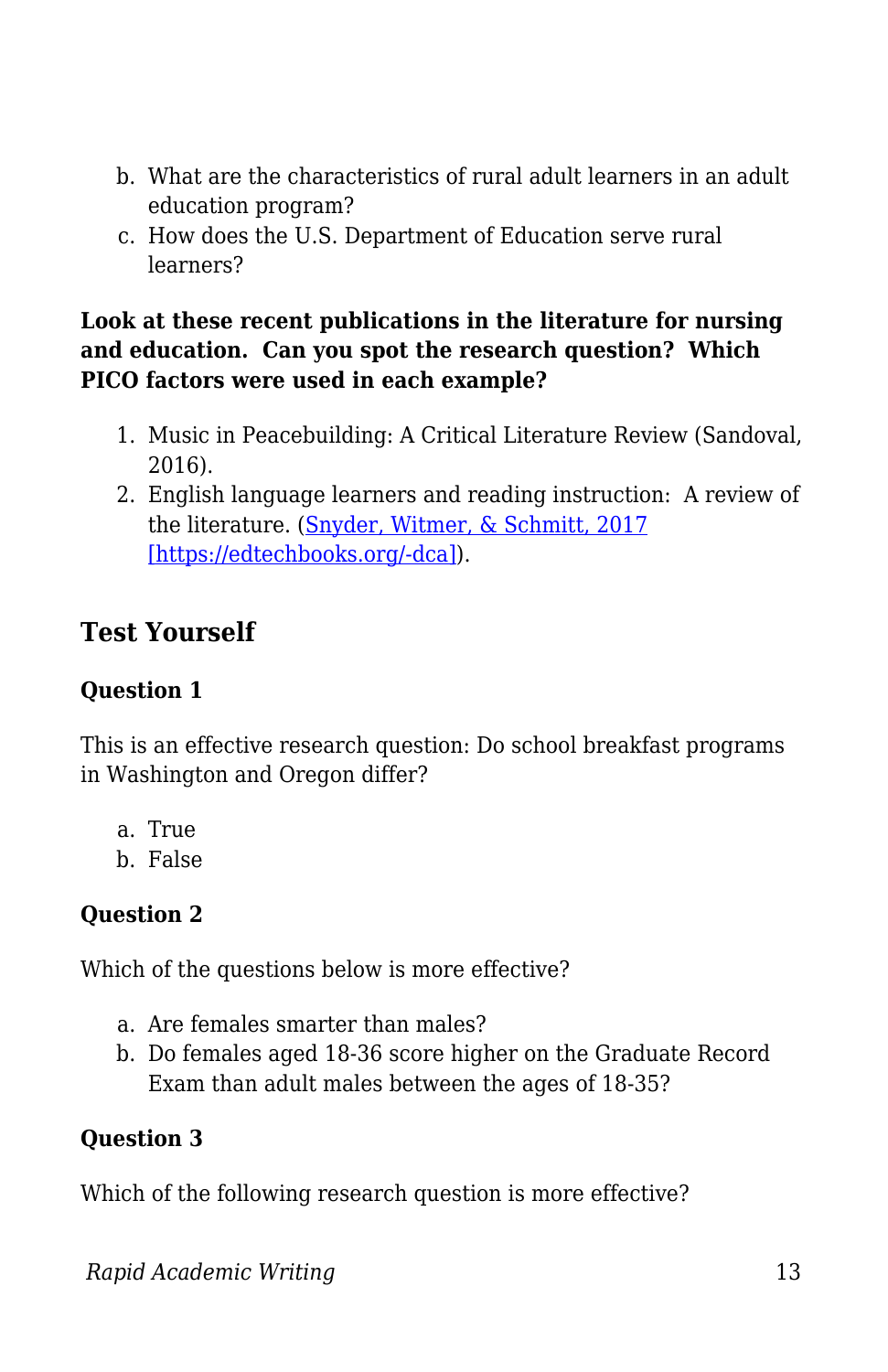- a. Five methods of assessing nursing students' critical thinking skills within the context of clinical practice are: 1) Observation, 2) Questions, 3) Conferences, 4) Problem-solving strategies, and 5) written assignments. The literature is reviewed on each of these methods.
- b. Critical thinking is an important competency needed by nursing students. Varied methods can be used for assessing critical thinking.

#### **Question 4**

This is the research question: What impact has the No Child Left Behind (NCLB) program had on high school graduation rates? What information sources will I need to find to begin my literature review?

- a. statistics on graduation rates before and after the program went into effect
- b. statistics on the success or failure of other retention programs
- c. information about government education programs before and after the era of NCLB

#### **Question 5**

Is the scope of this information reasonable:

I will review 30 online nursing training programs developed over a span of 10 years?

a. Yes b. No

#### **Question 6**

PICO questions are a good way to narrow your research focus. What does PICO mean?